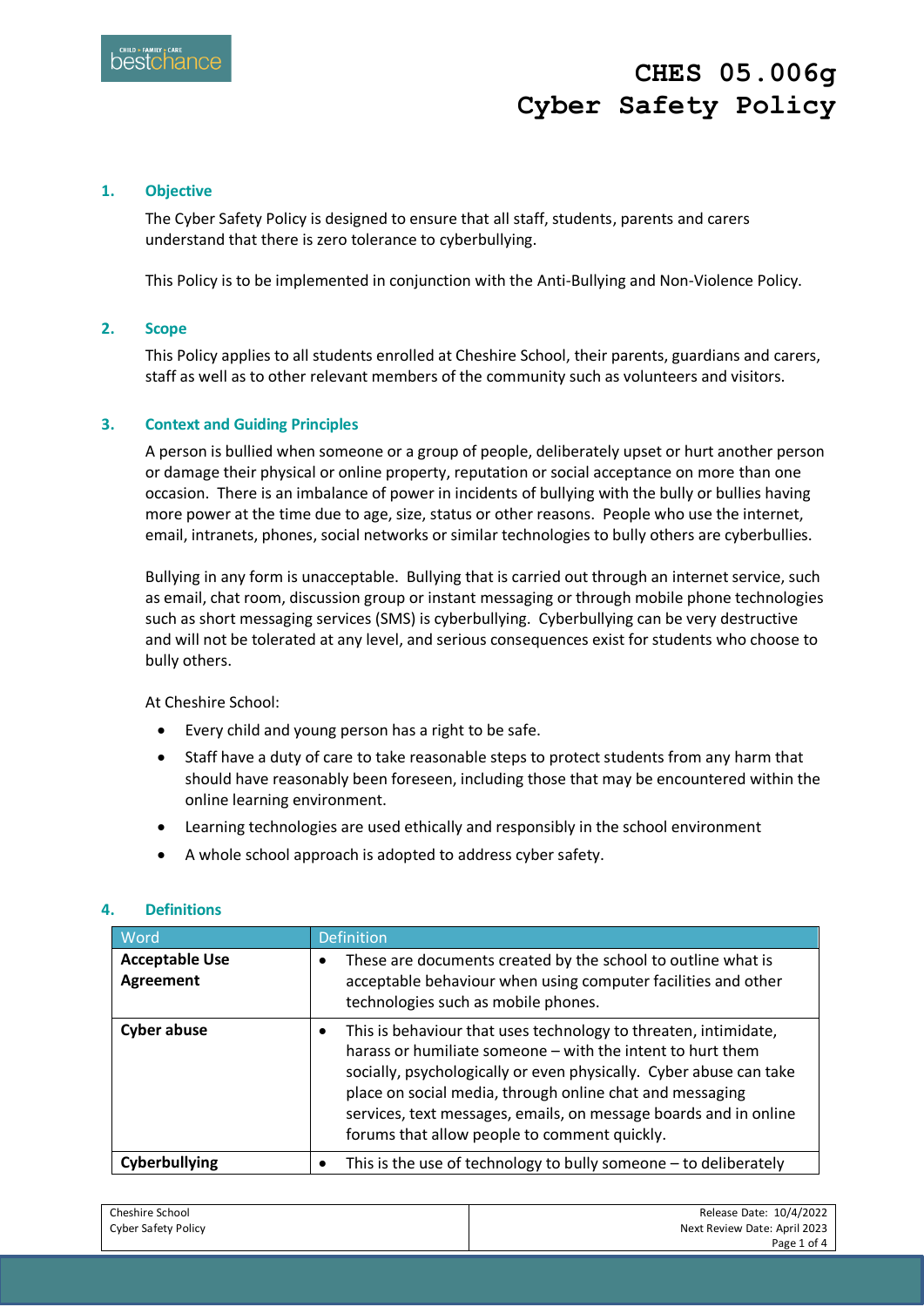|                              | and repeatedly engage in hostile behaviour to hurt them socially,<br>psychologically or even physically. It is generally used to refer to<br>the online abuse of children and young people. Groups and<br>individuals can be both the perpetrators and targets of<br>cyberbullying. Cyberbullying can take place on social media,<br>through online chat and massaging services, text messages,<br>emails, on message boards and in online forums that allow<br>people to comment publicly. |
|------------------------------|---------------------------------------------------------------------------------------------------------------------------------------------------------------------------------------------------------------------------------------------------------------------------------------------------------------------------------------------------------------------------------------------------------------------------------------------------------------------------------------------|
| <b>Inappropriate Content</b> | This refers to material that is illegal or developmentally<br>٠<br>inappropriate that is shared or accessed online. This can include<br>posting of inappropriate images or comments. It can also include<br>accessing online platforms that contain explicit material.                                                                                                                                                                                                                      |

### **5. Policy**

#### **Cheshire School expects:**

- an acceptable standard of behaviour from all children when using ALL technologies within school premises or whilst using school based communication systems
- that all parents and students to have discussed, signed and returned the school's Acceptable Use Agreement
- the ICT equipment provided is used for educational purposes
- that all students, parents and teachers will abide by school determined netiquette;
- that any breaches of this code will result in investigation and possible withdrawal of privileges.

#### **Acceptable Behaviour and Use**

Whilst using the Cheshire School network:

- students must abide by the expectations outlined in the school's Acceptable Use Agreement
- students will be accountable for any inappropriate actions (e.g. bullying, accessing or sending inappropriate material);
- students may use the Internet only for learning related activities that are approved by a teacher;
- students must not cause interference or disruption to other people or equipment; 2
- no private student devices will be allowed access.

#### **The Head of School is responsible for**:

- ensuring that the Acceptable Use Agreement is implemented and signed annually
- reinforcing with the school community cyber safe practices
- alerting everyone within the school community of the signs and evidence of cyberbullying
- informing the school community that they have a responsibility to report cyberbullying

| Cheshire School            | Release Date: 10/4/2022      |
|----------------------------|------------------------------|
| <b>Cyber Safety Policy</b> | Next Review Date: April 2023 |
|                            | Page 2 of 4                  |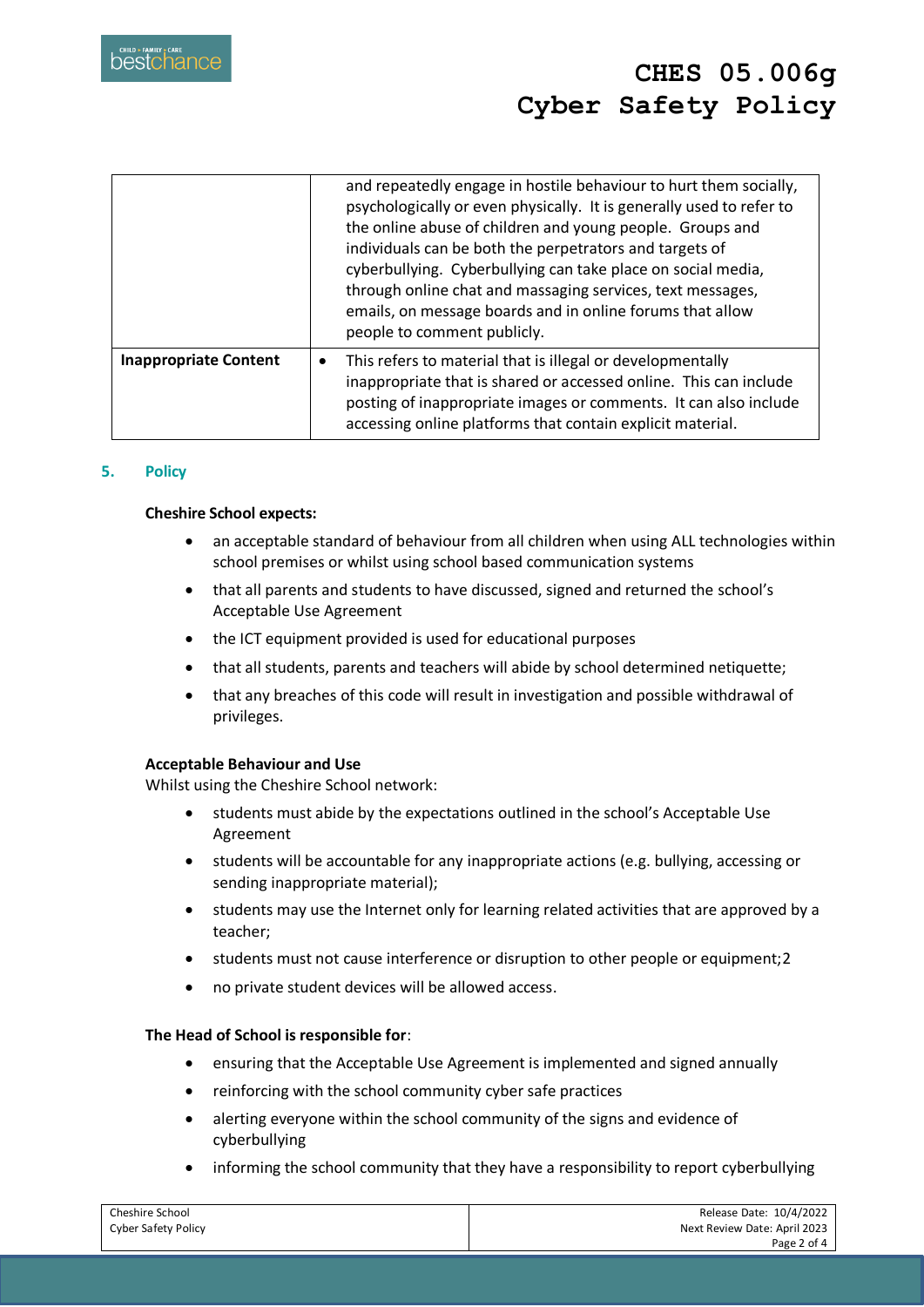

to staff, whether as an observer or as a victim

- ensuring that all reported incidents of cyberbullying are investigated appropriately and that support is provided to both victims and perpetrators
- seeking parental, carers, staff and student support in ensuring at all times cyber safe behaviour
- ensuring that parents, guardians and carers, staff, students and the wider school community are made aware of the types of cyberbullying and its legal and hurtful ramifications. Staff will be regularly reminded of their duty of care regarding protection of students form all forms of bullying.

#### **Staff are responsible for:**

- observing a duty of care this means taking reasonable care to protect students from foreseeable risk of injury when using the internet for educational purposes
- providing appropriate supervision for students when accessing the internet and other web-related collaborative tools
- designing and implementing appropriate programs and procedures to ensure the safety of students
- teaching students about dangerous situations, materials and practices
- fulfilling their responsibilities to deliver child protection curriculum within whole of site planning for such delivery
- teaching strategies for personal safety and advise students that they should not reveal personal or identifying information including names, addresses, financial details (e.g. credit card); telephone numbers or images (video or photographic) of themselves or others.

#### **Parents, Guardians and Carers are responsible for:**

- reading and discussing with their child the school's Acceptable Use Agreement
- returning the signed Acceptable Use Agreement to the school
- supporting the school's cyber safety programs by encouraging their child to follow the cyber safety rules, and to always ask the teacher if they are unsure about any use of ICT
- contacting the school to discuss any questions they might have about cyber safety and/or the school's Acceptable Use Agreement.

#### **Digital Technologies - Students are responsible for:**

- communicating respectfully and politely with what they post, write
- be kind to friends and classmates and think about how the things they do or say online may make others feel
- do not send mean or bullying messages or forward them to other people
- create and present their own work and when copying something from online, advising by sharing the website link to acknowledge the creator
- stop and think about what the post and share on line

| Cheshire School            | Release Date: 10/4/2022      |
|----------------------------|------------------------------|
| <b>Cyber Safety Policy</b> | Next Review Date: April 2023 |
|                            | Page 3 of 4                  |